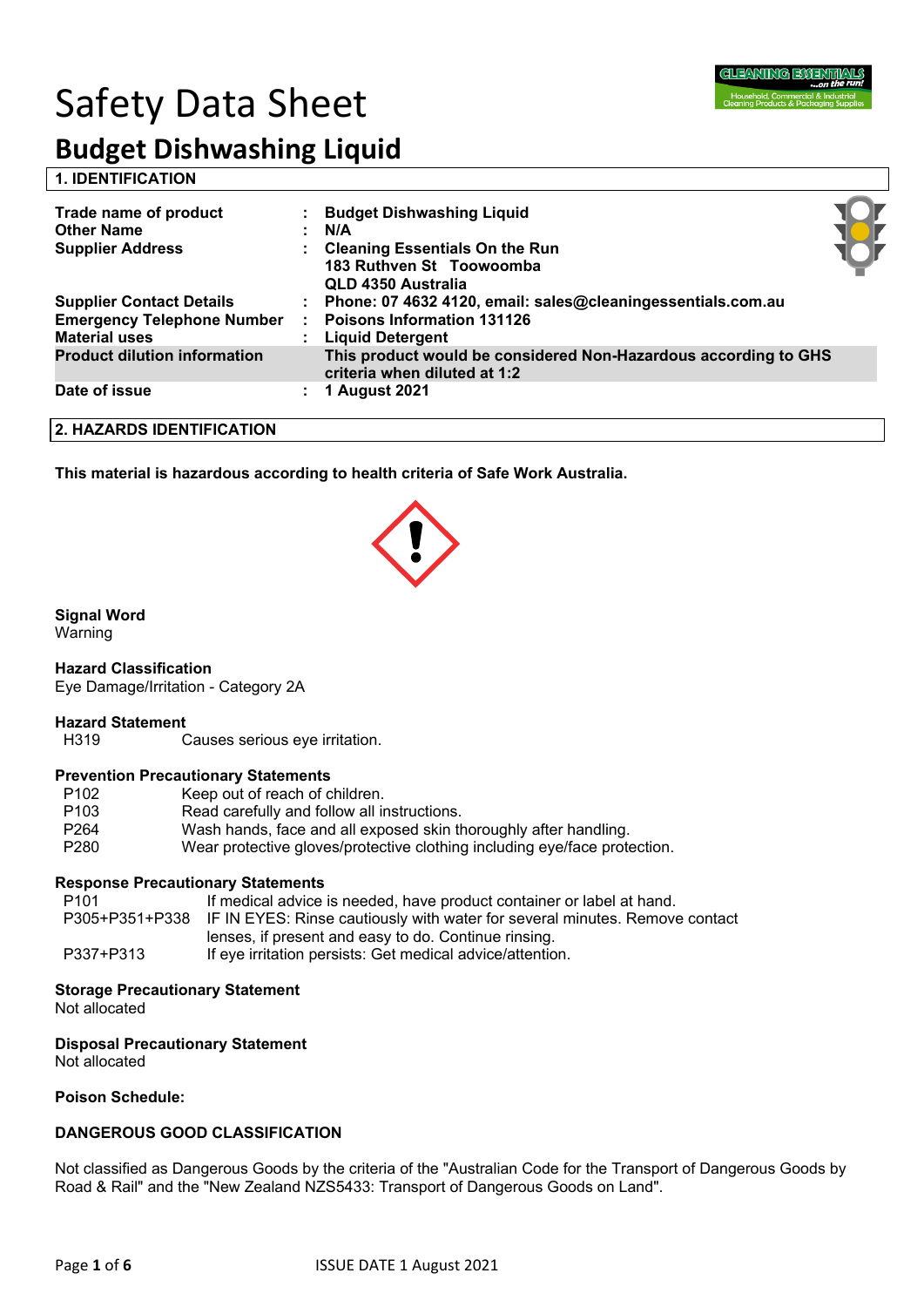#### **3. COMPOSITION INFORMATION**

| <b>CHEMICAL ENTITY</b>                                                                                                                                                                      | CAS NO                   | <b>PROPORTION</b>                                |
|---------------------------------------------------------------------------------------------------------------------------------------------------------------------------------------------|--------------------------|--------------------------------------------------|
| Benzenesulfonic acid, dodecyl-, sodium salt<br>Poly(oxy-1,2-ethanediyl), .alpha.-sulfo-.omega.-hydroxy-, C12-14-alkyl<br>ethers, sodium salts<br>Ingredients determined to be Non-Hazardous | 25155-30-0<br>68891-38-3 | $1 - 5\%$<br>$1 - 5\%$<br><b>Balance</b><br>100% |
|                                                                                                                                                                                             |                          |                                                  |

#### **4. FIRST AID MEASURES**

If poisoning occurs, contact a doctor or Poisons Information Centre (Phone Australia 131 126, New Zealand 0800 764 766).

**Inhalation:** Remove victim from exposure - avoid becoming a casualty. Remove contaminated clothing and loosen remaining clothing. Allow patient to assume most comfortable position and keep warm. Keep at rest until fully recovered. Seek medical advice if effects persist.

**Skin Contact:** If skin or hair contact occurs, remove contaminated clothing and flush skin and hair with running water. If swelling, redness, blistering or irritation occurs seek medical assistance.

**Eye contact:** If in eyes, hold eyelids apart and flush the eyes continuously with running water. Continue flushing until advised to stop by the Poisons Information Centre or a Doctor; or for at least 15 minutes and transport to Doctor or Hospital.

**Ingestion:** Rinse mouth with water. If swallowed, do NOT induce vomiting. Give a glass of water to drink. Never give anything by the mouth to an unconscious patient. If vomiting occurs give further water. Seek medical advice.

**PPE for First Aiders:** Wear gloves, safety glasses. Available information suggests that gloves made from should be suitable for intermittent contact. However, due to variations in glove construction and local conditions, the user should make a final assessment. Always wash hands before smoking, eating, drinking or using the toilet. Wash contaminated clothing and other protective equipment before storing or re-using.

**Notes to physician:** Treat symptomatically.

#### **5. FIRE FIGHTING MEASURES**

**Hazchem Code:** Not applicable.

**Suitable extinguishing media:** If material is involved in a fire use water fog (or if unavailable fine water spray), alcohol resistant foam, standard foam, dry agent (carbon dioxide, dry chemical powder).

**Specific hazards:** Non-combustible material.

**Fire fighting further advice:** Not applicable.

#### **6. ACCIDENTAL RELEASE MEASURES**

#### **SMALL SPILLS**

Wear protective equipment to prevent skin and eye contamination. Avoid inhalation of vapours or dust. Wipe up with absorbent (clean rag or paper towels). Collect and seal in properly labelled containers or drums for disposal.

#### **LARGE SPILLS**

Clear area of all unprotected personnel. Slippery when spilt. Avoid accidents, clean up immediately. Wear protective equipment to prevent skin and eye contamination and the inhalation of vapours. Work up wind or increase ventilation. Contain - prevent run off into drains and waterways. Use absorbent (soil, sand or other inert material). Collect and seal in properly labelled containers or drums for disposal. If contamination of crops, sewers or waterways has occurred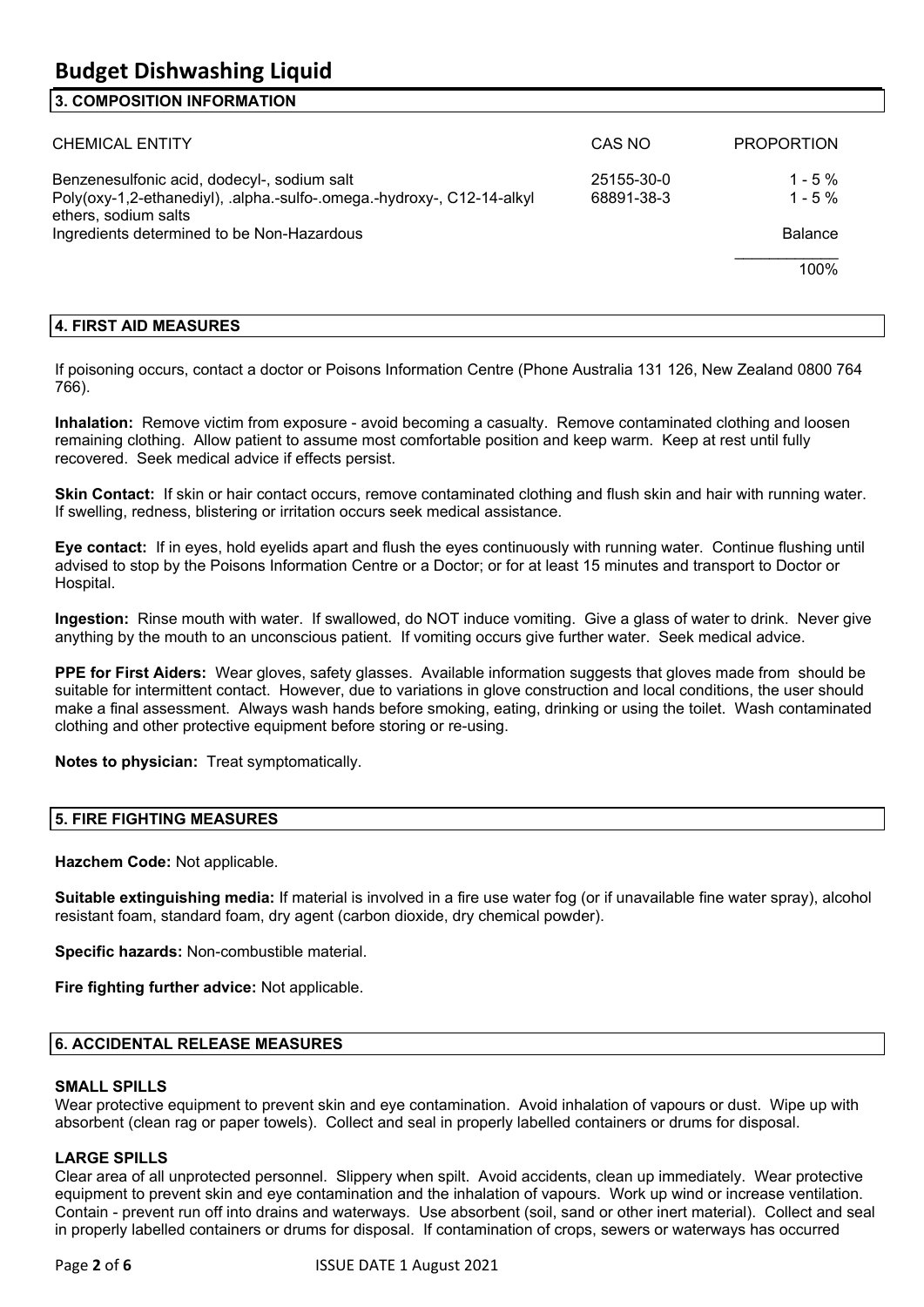#### **Budget Dishwashing Liquid**

advise local emergency services.

#### **Dangerous Goods - Initial Emergency Response Guide No:** Not applicable

#### **7. HANDLING AND STORAGE**

**Handling:** Avoid eye contact and repeated or prolonged skin contact. Avoid inhalation of vapour, mist or aerosols.

**Storage:** Store in a cool, dry, well-ventilated place and out of direct sunlight. Store away from foodstuffs. Store away from incompatible materials described in Section 10. Store away from sources of heat and/or ignition. Keep container standing upright. Keep containers closed when not in use - check regularly for leaks.

#### **8. EXPOSURE CONTROLS / PERSONAL PROTECTION**

**National occupational exposure limits:** No value assigned for this specific material by Safe Work Australia.

**Biological Limit Values:** As per the "National Model Regulations for the Control of Workplace Hazardous Substances (Safe Work Australia)" the ingredients in this material do not have a Biological Limit Allocated.

**Engineering Measures:** Natural ventilation should be adequate under normal use conditions.

**Personal Protection Equipment:** GLOVES, SAFETY GLASSES.

Personal protective equipment (PPE) must be suitable for the nature of the work and any hazard associated with the work as identified by the risk assessment conducted.

Wear gloves, safety glasses. Available information suggests that gloves made from should be suitable for intermittent contact. However, due to variations in glove construction and local conditions, the user should make a final assessment. Always wash hands before smoking, eating, drinking or using the toilet. Wash contaminated clothing and other protective equipment before storing or re-using.

**Hygiene measures:** Keep away from food, drink and animal feeding stuffs. When using do not eat, drink or smoke. Wash hands prior to eating, drinking or smoking. Avoid contact with clothing. Avoid eye contact and repeated or prolonged skin contact. Avoid inhalation of vapour, mist or aerosols. Ensure that eyewash stations and safety showers are close to the workstation location.

#### **9. PHYSICAL AND CHEMICAL PROPERTIES**

**Form:** Liquid **Colour:** Green **Odour:** Citrus

**Specific Gravity:** 1.00 - 1.05 **Boiling Point/Range (°C):** >100 **pH:** 7.0 - 8.0 **Viscosity:** 60 - 180s

**Solubility:** Completely soluble in water

(Typical values only - consult specification sheet)  $N Av = Not available, N App = Not applicable$ 

#### **10. STABILITY AND REACTIVITY**

**Chemical stability:** This material is thermally stable when stored and used as directed.

**Conditions to avoid:** Elevated temperatures and sources of ignition.

**Incompatible materials:** Oxidising agents.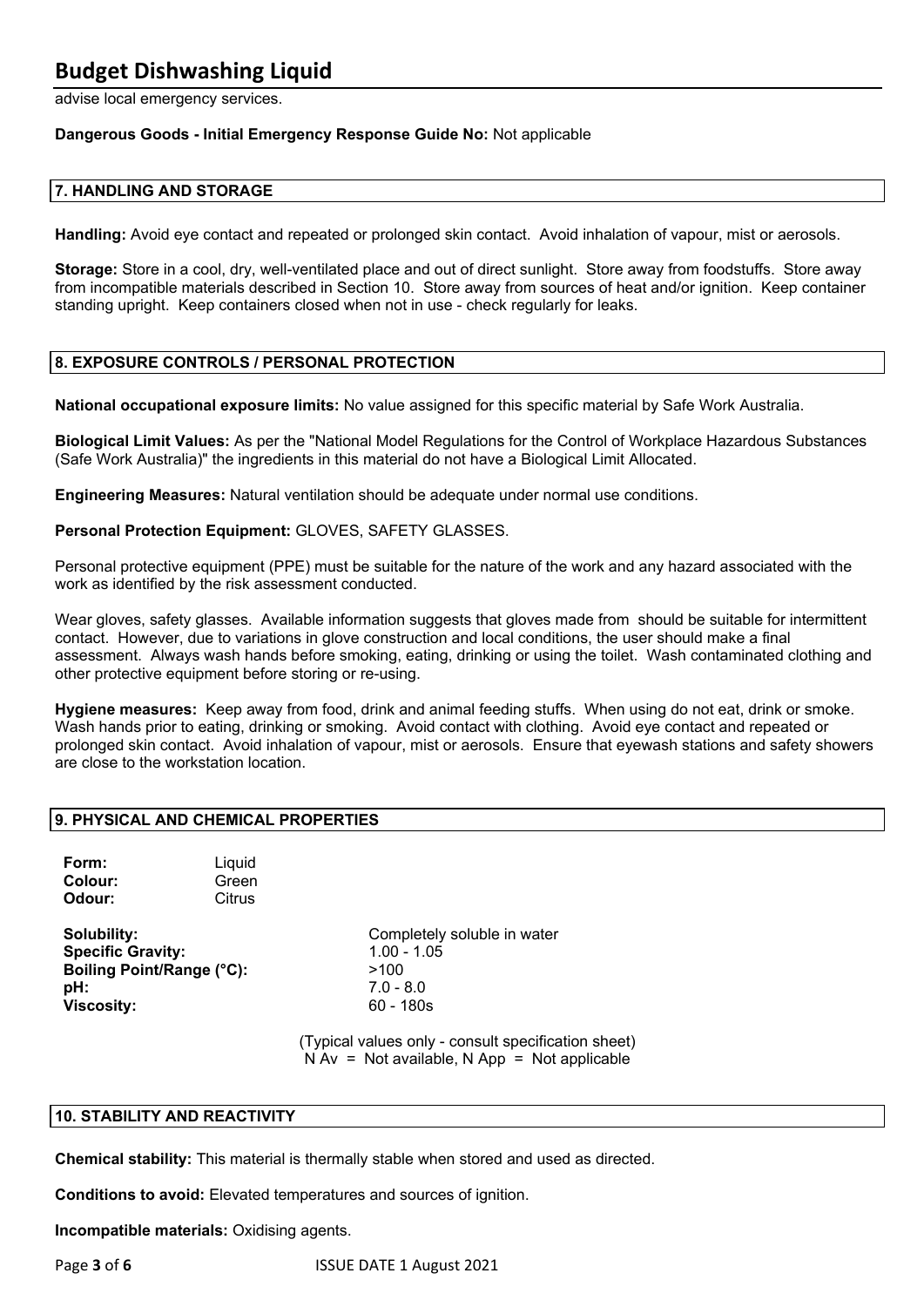**Hazardous decomposition products:** Oxides of carbon and nitrogen, smoke and other toxic fumes.

**Hazardous reactions:** No known hazardous reactions.

#### **11. TOXICOLOGICAL INFORMATION**

No adverse health effects expected if the product is handled in accordance with this Safety Data Sheet and the product label. Symptoms or effects that may arise if the product is mishandled and overexposure occurs are:

#### **Acute Effects**

**Inhalation:** Material may be an irritant to mucous membranes and respiratory tract.

**Skin contact:** Contact with skin may result in irritation.

**Ingestion:** Swallowing can result in nausea, vomiting and irritation of the gastrointestinal tract.

**Eye contact:** An eye irritant.

#### **Acute toxicity**

**Inhalation:** This material has been classified as not hazardous for acute inhalation exposure. Acute toxicity estimate (based on ingredients):  $LC_{50}$  > 20.0 mg/L for vapours or  $LC_{50}$  > 5.0 mg/L for dust and mist.

**Skin contact:** This material has been classified as not hazardous for acute dermal exposure. Acute toxicity estimate (based on ingredients):  $LD_{50}$  > 2,000 mg/Kg bw

**Ingestion:** This material has been classified as not hazardous for acute ingestion exposure. Acute toxicity estimate (based on ingredients):  $LD_{50}$  > 2,000 mg/Kg bw

**Corrosion/Irritancy:** Eye: this material has been classified as a Category 2A Hazard (reversible effects to eyes). Skin: this material has been classified as not corrosive or irritating to skin.

**Sensitisation:** Inhalation: this material has been classified as not a respiratory sensitiser. Skin: this material has been classified as not a skin sensitiser.

**Aspiration hazard:** This material has been classified as not an aspiration hazard.

**Specific target organ toxicity (single exposure):** This material has been classified as not a specific hazard to target organs by a single exposure.

#### **Chronic Toxicity**

**Mutagenicity:** This material has been classified as not a mutagen.

**Carcinogenicity:** This material has been classified as not a carcinogen.

**Reproductive toxicity (including via lactation):** This material has been classified as not a reproductive toxicant.

**Specific target organ toxicity (repeat exposure):** This material has been classified as not a specific hazard to target organs by repeat exposure.

#### **12. ECOLOGICAL INFORMATION**

Avoid contaminating waterways.

**Acute aquatic hazard:** This material has been classified as not hazardous for acute aquatic exposure. Acute toxicity estimate (based on ingredients): > 100 mg/L

**Long-term aquatic hazard:** This material has been classified as not hazardous for chronic aquatic exposure. Non-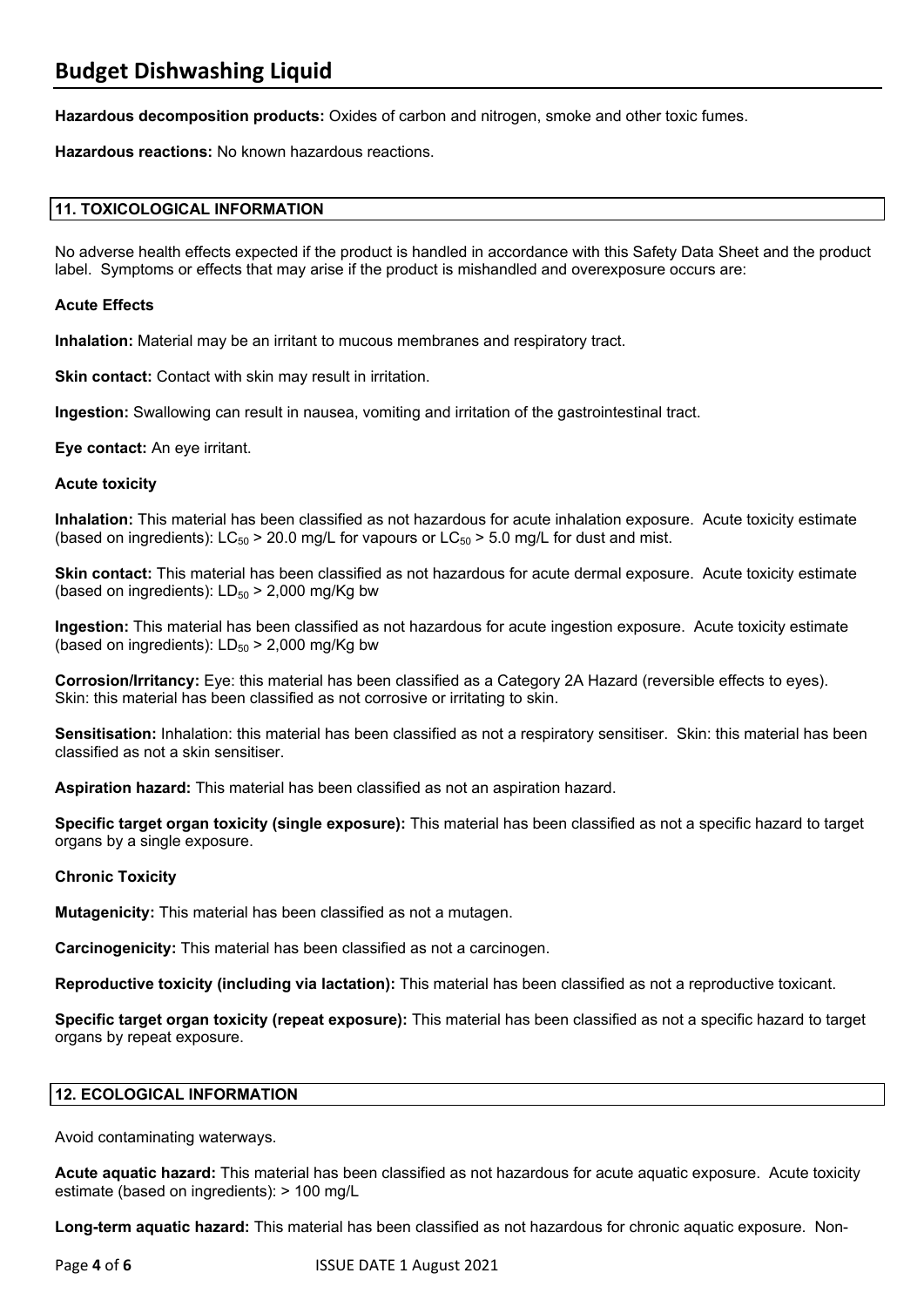### **Budget Dishwashing Liquid**

rapidly or rapidly degradable substance for which there are adequate chronic toxicity data available OR in the absence of chronic toxicity data, Acute toxicity estimate (based on ingredients): >100 mg/L, where the substance is not rapidly degradable and/or BCF  $\leq$  500 and/or log  $K_{\text{ow}}$   $\leq$  4.

**Ecotoxicity:** No information available.

**Persistence and degradability:** No information available.

**Bioaccumulative potential:** No information available.

**Mobility:** No information available.

#### **13. DISPOSAL CONSIDERATIONS**

Persons conducting disposal, recycling or reclamation activities should ensure that appropriate personal protection equipment is used, see "Section 8. Exposure Controls and Personal Protection" of this SDS.

If possible material and its container should be recycled. If material or container cannot be recycled, dispose in accordance with local, regional, national and international Regulations.

#### **14. TRANSPORT INFORMATION**

#### **ROAD AND RAIL TRANSPORT**

Not classified as Dangerous Goods by the criteria of the "Australian Code for the Transport of Dangerous Goods by Road & Rail" and the "New Zealand NZS5433: Transport of Dangerous Goods on Land".

#### **MARINE TRANSPORT**

Not classified as Dangerous Goods by the criteria of the International Maritime Dangerous Goods Code (IMDG Code) for transport by sea.

#### **AIR TRANSPORT**

Not classified as Dangerous Goods by the criteria of the International Air Transport Association (IATA) Dangerous Goods Regulations for transport by air.

#### **15. REGULATORY INFORMATION**

#### **This material is not subject to the following international agreements:**

Montreal Protocol (Ozone depleting substances) The Stockholm Convention (Persistent Organic Pollutants) The Rotterdam Convention (Prior Informed Consent) Basel Convention (Hazardous Waste) International Convention for the Prevention of Pollution from Ships (MARPOL)